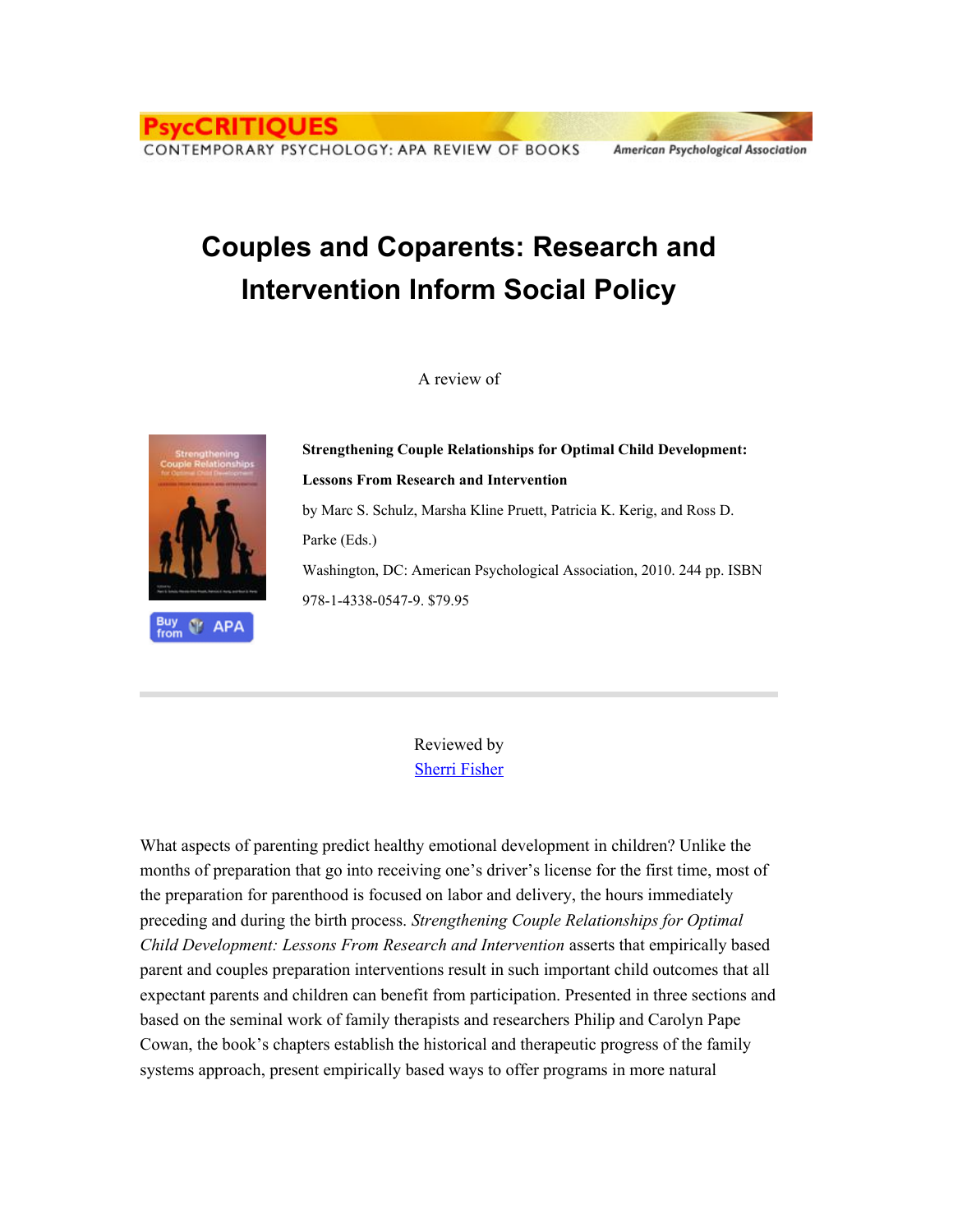"homes" for effective expectant parent interventions, and look ahead to policy efforts that can prevent stress on parents and children from becoming distress.

The four chapters in Part 1 (Implications of Couple Relationships for Parenting and Children's Development) examine a broad range of family contexts: parents, for example, may be married parents, unmarried couples, parents living apart, or an extended kinship system. Research in the included chapters agrees about what facilitates the transition from expectant parenthood to developing a cohesive alliance in which the parenting adults welcome and raise a new infant.

Clearly angled toward rethinking social policy initiatives regarding families as well as family programming interventions, this portion of the book defines and establishes *coparenting*, one of the most important determinants of children's outcomes, as worthy of being dealt with in widespread social programs. Coparenting problems disrupt children's development, potentially resulting in undesirable outcomes such as insecure attachment, externalized and internalized behavior problems, and less-developed skills related to school readiness, including academic and peer skills. Highlighted in this section are the challenges ahead as theories developed from clinical experience must work backward to operationalize constructs for future research investigation.

The four chapters of Part 2 (Investigating Key Domains and Determinants of Couple Functioning) attempt to answer questions about the extent to which a first child's arrival affects couples' relationship satisfaction. Readers will find it interesting that as relatively recently as the 1950s, cross-sectional and retrospective studies indicated that adding a baby to a marriage constituted a crisis (beyond sleep deprivation!).

Other early studies suggested that marital satisfaction increased for many couples postpartum, a finding that was discounted in more powerful longitudinal studies. This research began the lean toward a normative approach that considers the addition of a first child as a transition in the life of a couple. Advances in the field built on longitudinal studies now make it possible to see the decline in couples' satisfaction following the birth of their child and connect this to numerous negative outcomes for children.

By the beginning of the 21st century, research rather bleakly indicates that parenthood hastens marital decline. Very recent research included in *Strengthening Couple Relationships for Optimal Child Development* demonstrates both maternal and paternal deterioration of marital satisfaction following the birth of a child, as well as observed negative communication and an increase in the intensity of problems.

However bleak some of these research findings seem, they have yielded important insights about areas for couples' work, especially in helping to develop realistic expectations for the transition to parenthood. Part 3, Promoting Healthy Couple and Family Relationships, is arguably the most important section of the book. The findings that some partners make the transition to parenthood without relationship deterioration and that some are more resilient in the face of relationship problems were to the Cowans rich areas for further development.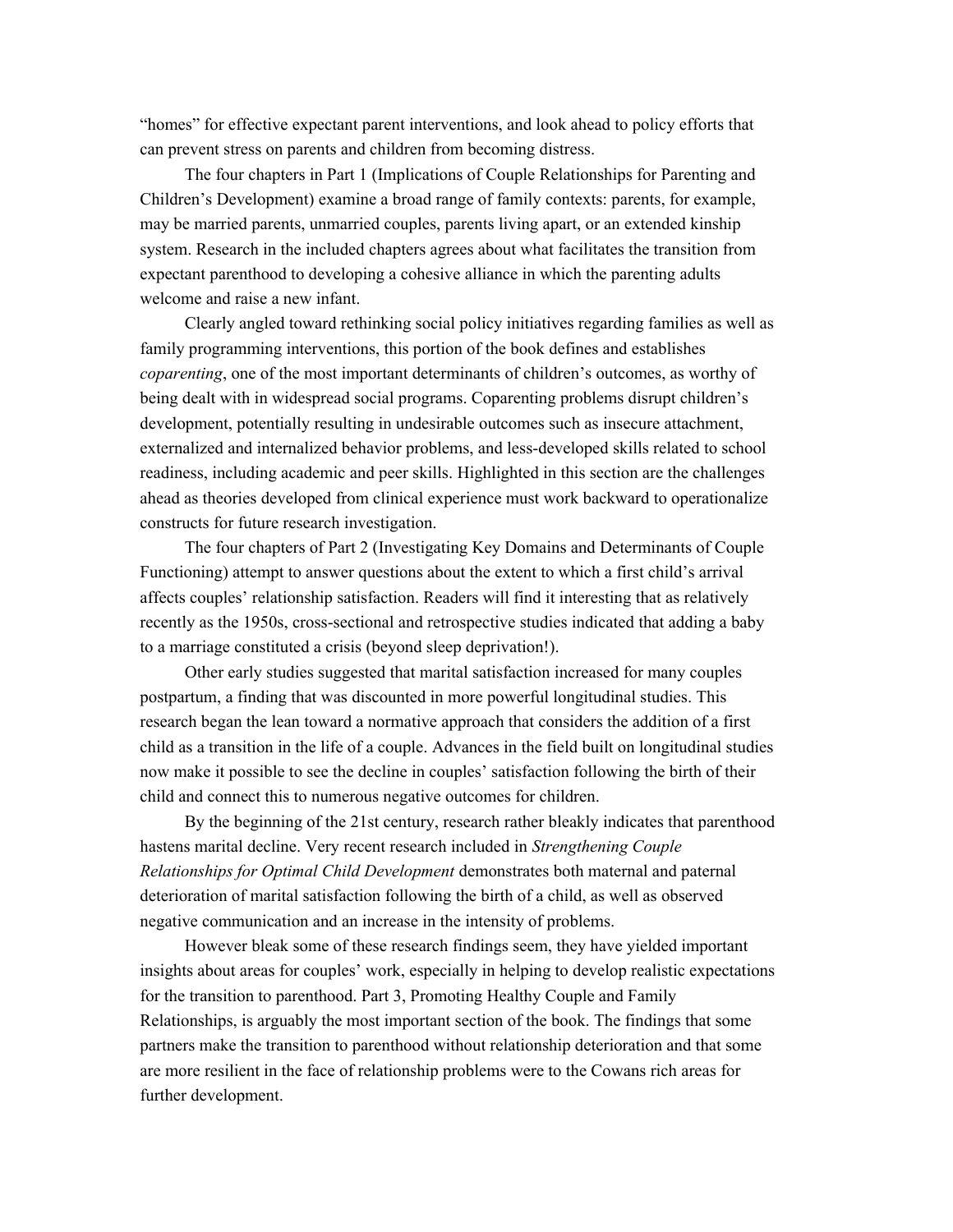This book's debt to the Cowans is that their work moved beyond treatment of poorly functioning couples with children to identifying what works in healthy couples and families so that positive interventions with prevention outcomes could be developed. These last four chapters identify specific models and programs, including those from couples therapy leaders Gottman, Gottman, and Shapiro, and from the Cowans themselves.

Having strongly suggested that it is the quality of the couple's relationship that establishes well-being for a family (the title includes "for optimal child development"), the book might be expected to include more about the effects of parents' relationships on children. There is some integrated child research to support this claim, and the book does reveal creative approaches to studying processes and perceptions of children regarding their parents.

However, the stable coparenting relationship is established as the necessary foundation of a somewhat foregone conclusion. Two chapters do specifically address child development, with one reviewing effective interventions for divorcing parents and their children. Somewhat ironically, given the book's focus on building rather than repairing, it says that it is within the context of the parents' failed marriage that coparenting therapy can help improve outcomes for the kids.

I would have liked to see the final chapter of the book, which is written by the Cowans themselves, as either the introduction or first chapter since it covers both the historical background and research-based mechanisms by which the parents' relationship and couple interventions support child development. Given that most of the book focuses on the science of preventing couple problems, putting this chapter up front would reframe the rest of the book to focus on means and nutrients for supporting those relationships. *Strengthening Couple Relationships for Optimal Child Development* asks the reader to imagine a world of many kinds of families, all with well-adjusted children of coparenting adults. In so doing it opens up possibilities for more research and family policy discussions in this area.

*Strengthening Couple Relationships for Optimal Child Development* presents a call to action for social psychology and family policy specialists that at times seems to pathologize the very normal if admittedly challenging experience of bringing children into the world. As a parent of grown children, my own experience mirrors that of couples research that shows declining relationship satisfaction, especially in the early years of a child's life.

Would this have been different if couples' interventions had been part of childbirth classes? Screaming, sleepless nights, no free time or money, and diapers do not lend themselves to fun and intimacy. But in the context of having a job, completing one's education, having little money, furthering one's career, acquiring a home or dealing with extended family, coparenting a child can be exceptionally meaningful and provide growth opportunities (We did it!) for the parents. Because this book takes both a long and a broad view of the potential impact of couples work on children, it is probably most appropriate for